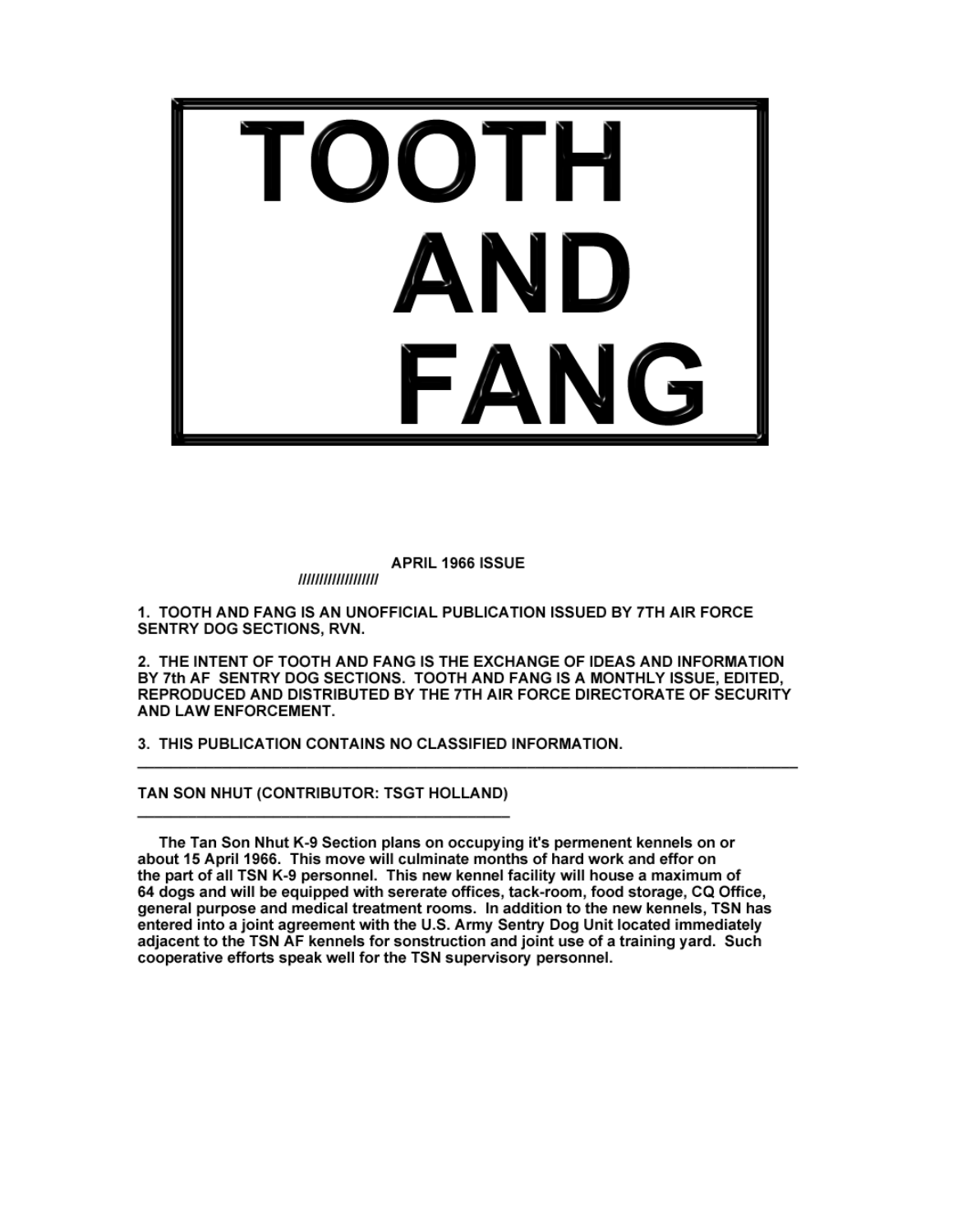# PAGE 2, TOOTH AND FANG

# TAN SON NHUT, CONT'D:

 News is out that SSgt (Catfish) Craft has instituted a new training program for the TSN K-9 section. This could be of possible value to other sections, so why not check into it.

# BIEN HOA (CONTRIBUTOR: TSgt Casey):

 The Sentry Dog Section, 3APRON, is equipped to house 70 dogs. 43 teams are presently assigned with new arrivals expected at an early date. A large tent serves as the kennel support building and 2 bunkers (one defensive and one mortar) afford protection for personnel.

 High outside temperatures continue to plaque Bien Hoa but is being fought in various ways. The K-9 section has planted 38 banana palms for natural shade and beauty and has erected camouflage netting over approximately 25% of the kennels.

Bien Hoa uses a K-9 SAT which usually consists of an A1C leader and 2 to 3 K-9 teams (dependent upon post requirements.) The SAT leader serves as a vehicle operator, guides the K-9 SAT and keeps CSC informed of the situation. All K-9 SAT members are equipped with portable radios and upon responding to a K-9 alert, will deploy from 10 to 20 yards apart, keeping in a straight line to back up the team going in. The SAT leader is also equipped with spare flares for use if needed. Bien Hoa also uses a special K-9 team for posting in previous trouble spots and sometimes is worked close to Vietnamese Nationals for deterrent purposes.

On 22 February 66, A2C Run Rutherford and his do Hans followed thru on an alert and in the process received fire from the parties they were chasing. A1C George Miller and A1C John Berry, K-9 SAT members joined A2C Rutherford in the chase and also received fire from unknown sources. A total of 240 rounds of ammo was expended by the three during this 45 minute incident. No injuries to either the men or their dogs.

THANKS: A vote of thanks from Bien Hoa to the Tan Son Nhut K-9 section (TSgt Holland and SSgt Bootle) for twice delivering newly assigned dogs to Bien Hoa.

NEW ARRIVALS: Welcome to A1C Paul H. Vito and K-9 Thor from Lockbourne AFB and A2C Ygnacio D. D. L. Diaz and Zip, Walker AFB, both arriving on 2 March 66.

WANTED: A good recipe for catfish stew. How about it some of you Southern boys?

 Three unlucky Bien Hoa handlers recently returned from miserable (?????) trips to Japan to pick up replacement K-9's. Heads up men, we sympathize with you (%\$#@!^&\*).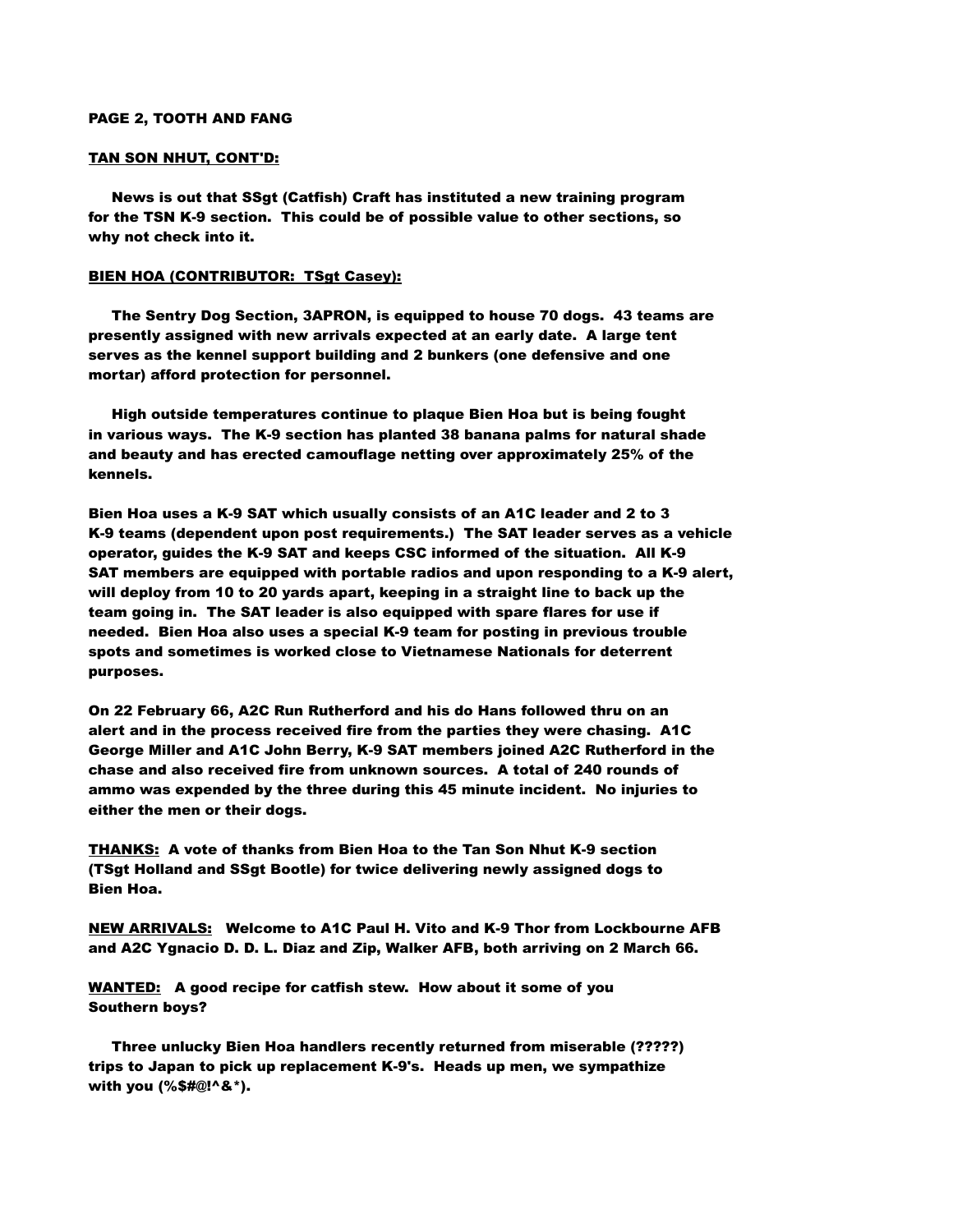#### PAGE 3, TOOTH AND FANG

#### PLEIKU (CONTRIBUTOR: TSGT FRANLIN):

 Seems that things have been quiet up Pleiku way since the 3 and 16 February probes. 3 and 16 February found the Pleiku boys locked in tight with Old Charlie. On the night of the 16<sup>th</sup> over 2,000 rounds of incoming small arms fire, with not a man nor dog scratched. Darn fine job men, they did not get closer that 150 yards.

 Wonder when they are going to move those tanks from the Montagnard Village located to the immediate rear of the K-9 facility. Yeah, I mean those two that fire away all night. Did you ever try to sleep with a 57MM cannon going "whang – whang" every 30 minutes, right over your head.

Pleiku has a new "wonder-dog". Seems that someone chained him too close to a tin-sided building and he commenced to chew a 4 foot square section out of the building. Gads, don't let him get hold of me. Better yet, let him take it out on Charlie.

Regret to report that 1LT Collins' reassignment to the 505<sup>th</sup> TAV Controll Group at Tan Son Nhut. Welcome to Captain Altieri, the new CSLE.

### NHA TRANG (CONTRIBUTOR: SSGT KLIMAKOWSKI):

 The recent installation of a K-9 swimming pool meets with the approval of our hairy friends, serving a two-fold mission of giving a refreshing dip and ridding our K-9's of those pesky fleas.

With regret we report the loss of SSgt Lawrence J. Housand who was air evacuated to Lackland AFB on 26 March, due to unknown illness.

QUESTION TO NHA TRANG: How goes it with all those bikini clad, sun tanned beach girls up your way. What a life !!! -- The beach, girls, surfing, cold beer, etc.

#### BINH THUY (CONTRIBUTOR: SSGT MAGEE):

 Happy to announce that the 3 K-9's wounded in the 20 February mortar attack have been returned to full duty. You can not keep a good man (or a good dog) down.

 All major damage to the kennels as a result of the 20 February mortar attack has now been repaired, including the refrigerator (which has also been restocked --- with soda pop). The kennel facility took over 300 hits by mortar fragments. No personnel injuries, however, one brave K-9 handler 75 yards distant from a bunker made it to the bunker at the same instant as the CQ who was only 20 feet from the bunker. Buddy, that's moving.

Binh Thuy K-9 personnel are now receiving valuable night firing at the recently completed base firing range. This firing range was designed and constructed by the Air Police unit (especially TSgt Freeman) with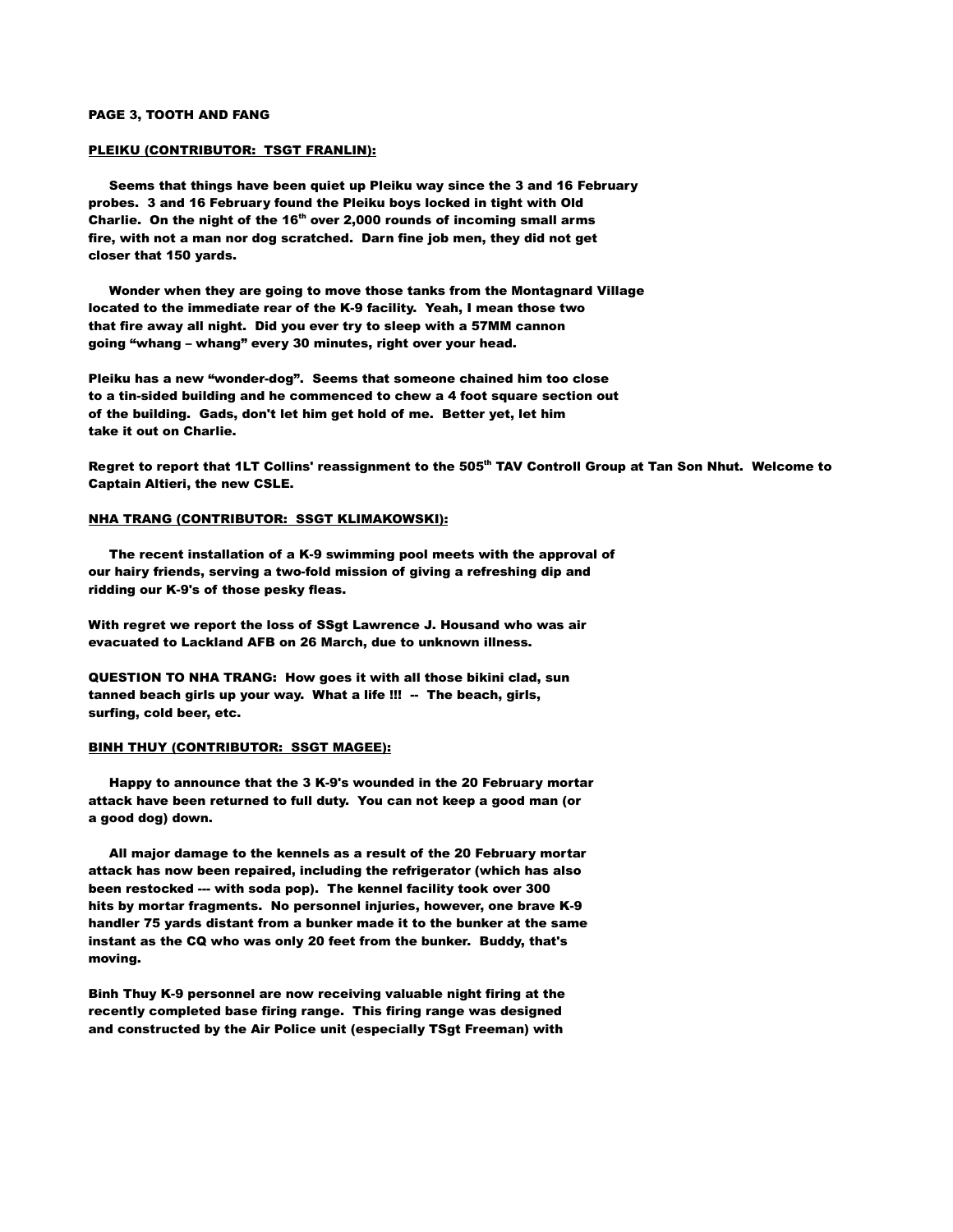#### PAGE 4, TOOTH ANS FANG

## BINH THUY, CONT'D:

the aid of a RMK bulldozer.

 MSgt Moon and SSgt MaGee paid a courtesy visit to the IV Corps ARVN Scout Dog Platoon, Can Tho, on 31 March 66. SFC DeVaney, US Army Advisor, informed that scout dogs of the unit perform scouting activities in the entire Delta Region. The ARVN dogs are housed in bamboo huts with concrete floors. Daily meals consist of rice, vegetables, 1 lb of beef and 1 packet Prime.

 A3C Lucero is a recent returnee from the Japan dog center, where he picked up a replacement K-9. Seems he has had a contented smile on his face ever since his return. Maybe he has a secret, huh?

## CAM RANH BAY (CONTRIBUTOR: TSGT EDWARDS):

 Location for permanent kennel construction was selected during March 66. Construction should begin at an early date.

 With regret we report the departure of SSgt Billy Brown to the ZI for medical reasons.

 A1C Smith and A2C's Russell and Lessard recently returned from junkets to Japan to pick up replacement K-9's.

 Hear that the surf is really fine at CRB and that the fish are hitting like mad. Wow, how do they stand it ???

## PHAN RANG (CONTRIBUTOR: TSGT ROBERTS):

 TSgt Roberts (commonly referred to as the Jolly Green Giant) to Cam Ranh Bay for medical examination on 6 April. Diagnosis: Rigor mortis of an extremity (?????). Actually had a minor infection. Glad all is OK?

 Phan Rang received it's final increment of dogs during March 66, with an on-hand total of 66 K-9's (largest section in Vietnam at present.)

SSgt James V. Nelson (commonly referred to as Big Jim) had a short convalescence in the Cam Ranh Bay hospital. Diagnosis: Possible heart attack. Cause: Wine, women, song and tongue loose at both ends. Better cut out some of the singing Jim.

 Phan Rang is slated to occupy it's permanent kennel facility in July 66. Full steam ahead.

Hear tell that the Jolly Green Giant is an expert on catfish stew. Robbie, how about getting together with Caskey at Bien Hoa. Maybe a good trade in the making --- catfish stew recipe for 3 banana trees.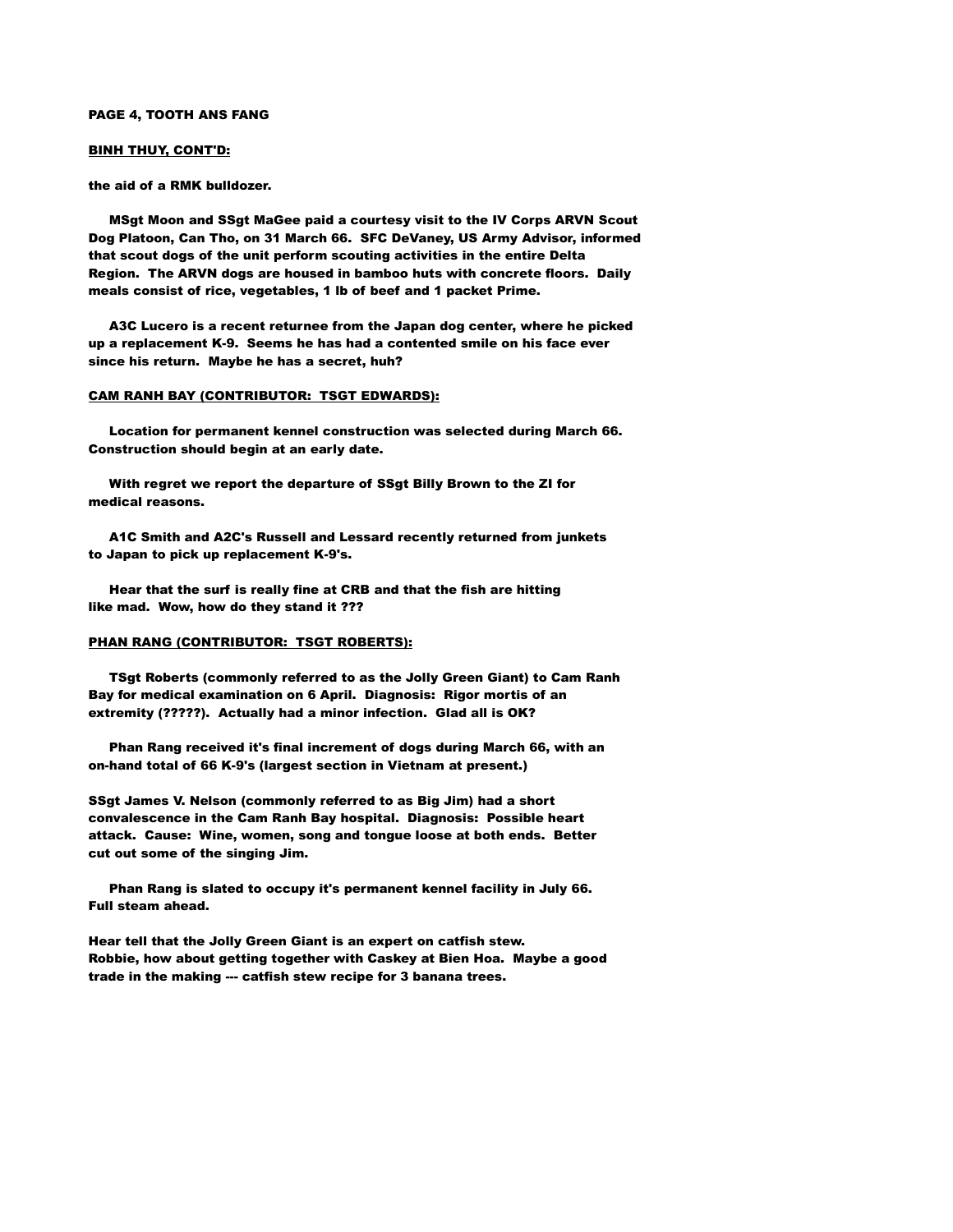#### PAGE 5, TOOTH AND FANG

## PHAN RANG, CONT"D:

 The Modern Day Buffalo Bill: A1C Hackert, Phan Rang K-9 handler now holds the title of Number 1 Buffalo Man in RVN. 15 rounds of M-16 into a charging water buffalo without a miss. The critter fell dead 3 feet from the dog and handler. 1,900 pounds of cow makes a lot of steaks.

 Sorry to hear of the loss of A2C Kofoed's dog. Another of those trips to Japan for someone to face.

 Three cases of snakebite (2 viper, 1 cobra) at Phan Rang in last 30 days. No dead dogs, thank goodness.

## DANANG (CONTRIBUTOR: TSGT RICE):

 All seems to be quiet up Danang way these days. No information received for publication in the April Tooth and Fang. Maybe next month.

## HQ 7th AF (CONTRIBUTOR: MSGT MOON):

### AWARDS SECTION

BEST TRAINED K-9 OF THE MONTH: Goes to A2C Edward Cottrell and his dog 554F at Binh Thuy. A2C Cottrell and his dog were observed on post during the night of 31 March 66 and they displayed training of 554F reflects credit upon the man, his dog, the Binh Thuy K-9 Section and the K-9 Corps.

BEST KENNEL FACILITY OF THE MONTH: Goes to Danang Air Base. This facility was constructed virtually 100% on a self-help basis and carries the sweat stains from all the Danang AP's to include Lt Col Phillips. It seems that Col Phillips dug the first post hole, mixed the first concrete and drove the first nail, etc. Those who work so hard should well be proud of their achievements.

PROPOSED SENTRY DOG TEAM OF THE MONTH AWARD: This directorate proposes the establishment of a Sentry Dog Team of the Month Award. Selection of the winner will be at HQ  $7<sup>th</sup>$  AF, based on letters of recommendations submitted by the individual sections. Request all sections forward their ideas in respect to this program.

EIGHT-BALL AWARD OF THE MONTH: Goes to an unnamed K-9 handler at Phan Rang. After a strong "man alert," the handler fired shots at two individuals observed running from the area. HE MISSED !!! Shoot'm and/or bite'm.

# INFORMATION SECTION

STAFF VISITS: MSgt Moon paid staff visits to Tan Son Nhut, Binh Thuy, Cam Ranh Base and Phan Rang during the period 1 March – 7 April 1966. These staff visits indicated that a lot of hard work and dedicated effort had been put into individual sections. We have come a long way but must not stop to rest on our laurels. We have a continuing responsibility to both the